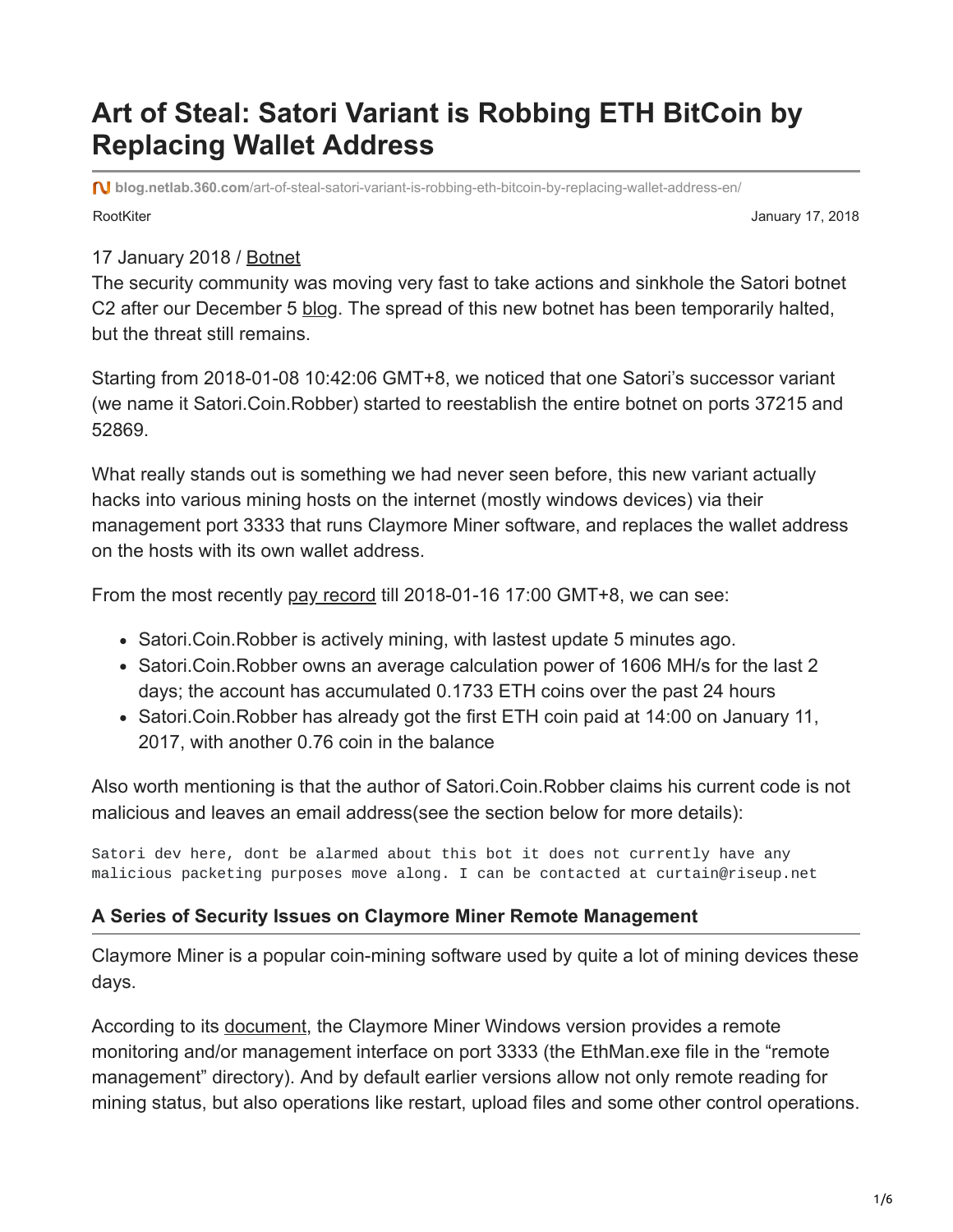Apparently, the above feature is a security issue. As a fix, after version 8.1, the Claymore Miner will not use port 3333 but -3333 (a negative one) as the startup parameter by default, which means read-only monitoring actions are supported, but other controlling actions are all denied.

But this is not the end. In November 2017, [CVE-2017-16929](https://cve.mitre.org/cgi-bin/cvename.cgi?name=CVE-2017-16929) went public, which allows [remote read and/or write to arbitrary files for Claymore Miner. The corresponding exploit](https://www.exploit-db.com/exploits/43231/) code has also been disclosed.

The scanning payload (the exploit code) we are going to discuss here is different from all above though. It works primarily on the Claymore Mining equipment that allows management actions on 3333 ports with no password authentication enabled (which is the default config). In order to prevent potential abuse, we will not discuss too much details in this article.

# **Satori.Coin.Robber Variant is Exploiting above Issue to Robber ETH Coins**

From 2018-01-08 to 2018-01-12, have captured the following malware samples:

| 737af63598ea5f13e74fd2769e0e0405 | http://77.73.67.156/mips.satori |
|----------------------------------|---------------------------------|
| 141c574ca7dba34513785652077ab4e5 | http://77.73.67.156/mips.satori |
| 4e1ea23bfe4198dad0f544693e599f03 | http://77.73.67.156/mips.satori |
| 126f9da9582a431745fa222c0ce65e8c | http://77.73.67.156/mips.satori |
| 74d78e8d671f6edb60fe61d5bd6b7529 | http://77.73.67.156/mips.satori |
| 59a53a199febe331a7ca78ece6d8f3a4 | http://77.73.67.156/b           |
|                                  |                                 |

These samples are subsequent variants of Satori, which scan not only the previous 37215 and 52869 ports, but also the 3333 ports. The payload on on three ports are:

- **Port 37215**: Known, exploiting vulnerabilities CVE-2017-17215, Huawei recently released the relevant [statement](http://www.huawei.com/en/psirt/security-notices/huawei-sn-20171130-01-hg532-en)
- **Port 52869**: Known, exploiting vulnerabilities CVE-2014-8361, related to some Realtek SDK, the [exploit code PoC](https://www.exploit-db.com/exploits/37169/) is published since 2016
- **Port 3333**: Newly emerged, exploiting ETH mining remote management interface mentioned above.

| .rodata:00409E43    | .bute                                       |                                                                                                         |
|---------------------|---------------------------------------------|---------------------------------------------------------------------------------------------------------|
|                     | .rodata:00409E44 aNc7Mthiuwd57Jb:.ascii " % | 6%z"<0>                                                                                                 |
| $r$ odata: 00409E44 |                                             | # DATA XREE: sub 48863C+498To                                                                           |
| .rodata:00409E44    |                                             | $#$ $"$<br>Package 1                                                                                    |
| .rodata:00409E77    | .align 2                                    |                                                                                                         |
|                     |                                             | rodata:00409E78 aNc7Mthiuwd57 0:.ascii " %nc%=7+%mthiuwd%=%5)7%+%jbsohc%=%jnibuXankb%+%wfufjt%=\\%ube". |
| .rodata:00409E78    |                                             | # DATA XREF: sub 40063C+4B4To                                                                           |
| .rodata:00409E78    | .ascii "h <b>ur</b>                         | $\#$ $\langle \cdot \cdot \cdot \rangle$                                                                |
| .rodata:00409E78    |                                             | .ascii "b <b>1</b> 2004                                                                                 |
| .rodata:00409E78    |                                             | .ascii "1.1dH                                                                                           |
| rodata:00409E78     |                                             | .ascii "313431                                                                                          |
| .rodata:00409E78    | .ascii "1‼57                                | Package 2                                                                                               |
| .rodata:00409F78    | .ascii "5∎37                                |                                                                                                         |
| rodata:00409E78     | .ascii                                      | - 11 7                                                                                                  |
| .rodata:00409E78    |                                             | .ascii "75a26570512151a1a035b151603%Zz"<0>                                                              |
| .rodata:0040A07E    | .align 4                                    |                                                                                                         |
|                     | .rodata:0040A080 aNc7Mthiuwd57 1:.ascii " % | hs%z"<0>                                                                                                |
| .rodata:0040A080    |                                             |                                                                                                         |
| .rodata:0040A080    |                                             | # {"i<br>Package 3                                                                                      |
| .rodata:0040A0B1    | .align 2                                    |                                                                                                         |

The scanning payload on port 3333 is shown in the above image. Satori.Coin.Robber issues three packets respectively: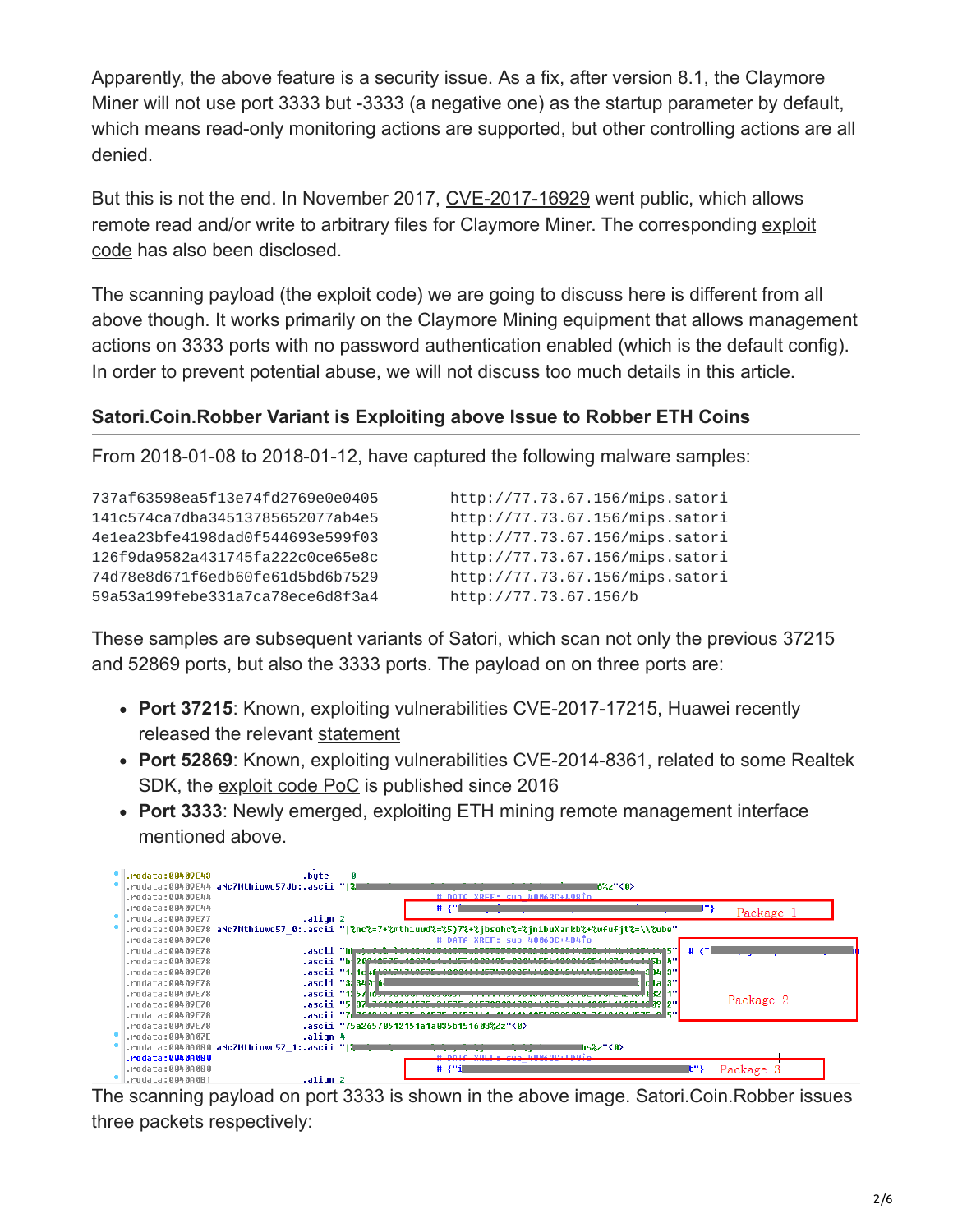- Package 1: miner\_getstat1, get mining state
- Package 2: miner file, update reboot bat file, replace the mine pool and wallet address;
- Package 3: miner reboot, reboot the host with new wallet

During this process, the mining pool and the wallet will be replaced:

- New pool: eth-us2.dwarfpool.com:8008
- New wallet: 0xB15A5332eB7cD2DD7a4Ec7f96749E769A371572d

#### **Similarities and Differences between Satori.Coin.Robber and the Original Satori**

Comparison between Satori.Coin.Robber and Satori:

- 737af63598ea5f13e74fd2769e0e0405 Satori.Coin.Robber
- 5915e165b2fdf1e4666a567b8a2d358b satori.x86\_64, the original Satori in October 2017 with VT report [here](https://www.virustotal.com/zh-cn/en-US/file/2a41a98e3889c9a1054ecf652e7b036b51d452a89c74d030663c6e7c6efe5550/analysis/)

# **Similarities**:

- **Code**: Both use UXP packing, with the **same magic number 0x4A444E53**. The unpacked code share similar code structures
- **Configurations**: The configurations are both encrypted. The encryption algorithm and a large number of configuration strings are the same. For example, /bin/busybox SATORI, bigbotPein, 81c4603681c46036, j57\*&jE, etc.
- **Scanning payload**: Both scan ports 37215 and 52869 and share the same payload

# **Differences**:

- **Scanning payload**: Satori.Coin.Robber added a new payload against Claymore Miner on port 3333
- **Scanning process**: Satori.Coin.Robber adopts an asynchronous network connection (NIO) method to initiate a connection, which improves scan efficiency
- **C2 Protocol**: Satori.Coin.Robber enables a new set of C2 communication protocols that communicate with 54.171.131.39 using the DNS protocol. We will go through the details later.

Below are some detailed screenshots: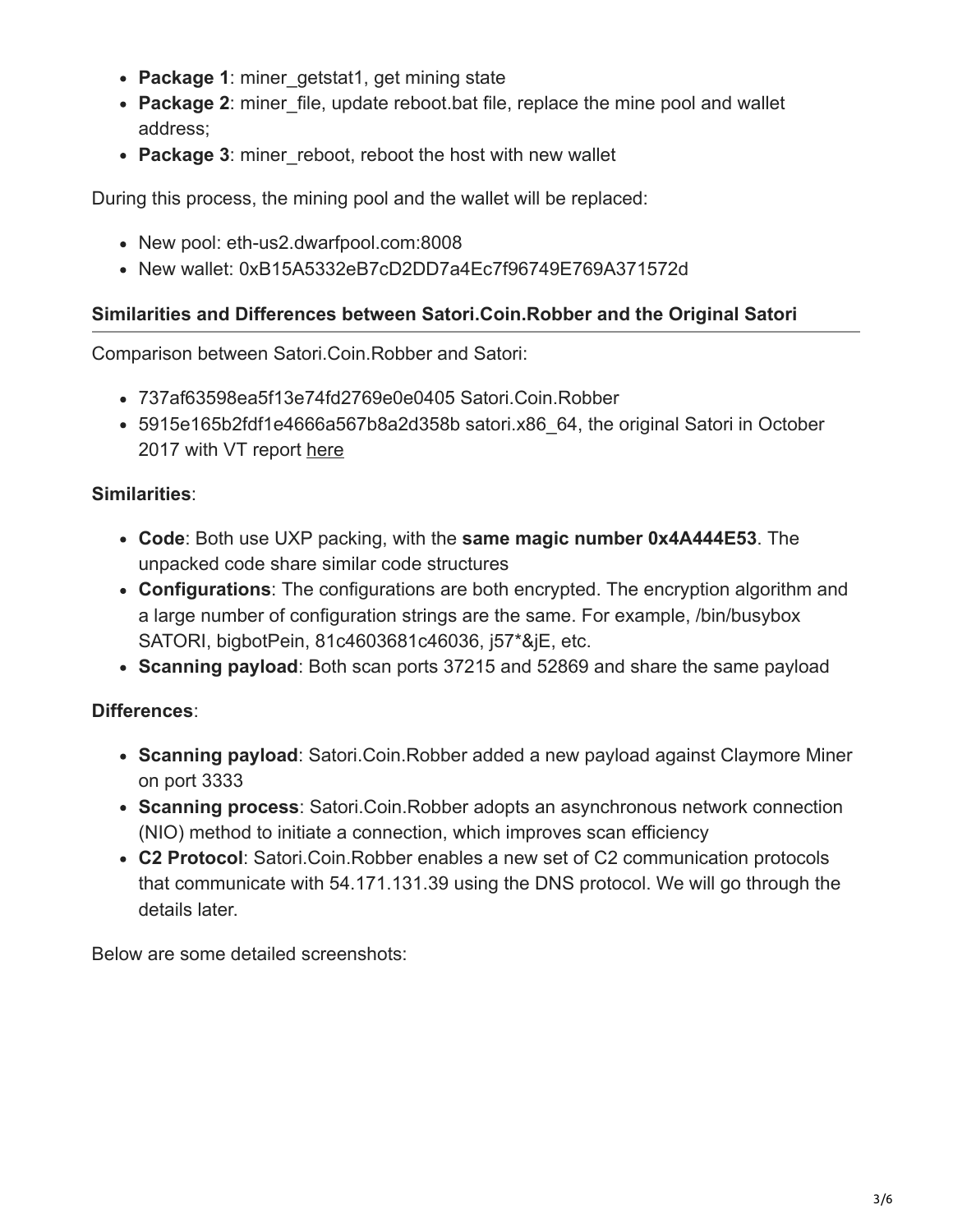Both samples share the same UPX packing magic numbers:

| 00006B00 |                                                 |  |  |  |  |  |  |  | B9 70 C2 CE 8F E0 29 4A D0 F3 4A 1A E6 75 D6 91   $i$ pÂÎ.à) JĐóJ.euÖ.              |
|----------|-------------------------------------------------|--|--|--|--|--|--|--|-------------------------------------------------------------------------------------|
| 00006B10 |                                                 |  |  |  |  |  |  |  | E2 44 D0 62 C0 5D 36 D5 31 2B 96 F1 18 D8 A1 05   âDĐbÀ] $61+16$ , Ø <sub>1</sub> . |
| 00006B20 | 32 9C 21 40 00 00 00 00 53 4E 44 4A 00 00 00 00 |  |  |  |  |  |  |  | <u>2.10sndJ</u>                                                                     |
| 00006B30 | 53 4E 44 4A 0D 16 0E 0A 99 DD 3E F6 F9 88 0E 82 |  |  |  |  |  |  |  | $SNDJ.$ $\ldots$ $\overleftrightarrow{Y}$ $\partial \dot{u}$                        |
| 00006B40 |                                                 |  |  |  |  |  |  |  |                                                                                     |
| 00006B50 | F400000                                         |  |  |  |  |  |  |  | $\hat{\mathbf{o}}$                                                                  |
|          |                                                 |  |  |  |  |  |  |  | 5915E165B2FDF1E4666A567B8A2D358B                                                    |

|                                                          |  |  |  |  |  |  |  |                                                 | $00004E80$ 61 2D 2C D7 4A 91 C5 94 1D A4 D9 C1 7B A0 99 86 a-, xJ.Amunitives |
|----------------------------------------------------------|--|--|--|--|--|--|--|-------------------------------------------------|------------------------------------------------------------------------------|
| 00004E90                                                 |  |  |  |  |  |  |  | B3 79 39 68 9B 4E E9 7D 8D FF F9 0A D2 D6 C4 83 | °v9h.Né}.ÿù.ÒÖÄ.                                                             |
| 00004EA0 3E DD 20 CD DC 18 93 B1 7B D6 00 00 00 00 53 4E |  |  |  |  |  |  |  |                                                 | >Ý Íܱ{Ö <mark>SN</mark>                                                      |
| 00004EB0 44 4A 00 00 00 00 00 00 53 4E 44 4A 0D 89 0E 0A |  |  |  |  |  |  |  |                                                 | $DJ$ $SNDJ$                                                                  |
|                                                          |  |  |  |  |  |  |  |                                                 | 00004EC0 00 00 02 60 00 00 00 CE CA 0D 82 13 C6 A9 5D 23  ' IE EQ1#          |
| 00004ED0 00 00 C0 38 00 00 00 4F 00 00 00 80             |  |  |  |  |  |  |  |                                                 | $\ldots$ $\mathbb{A}$ 8 $\circ$                                              |
| teady.                                                   |  |  |  |  |  |  |  |                                                 | 737AF63598EA5F13E74FD2769E0E0405                                             |

Satori.Coin.Robber uses asynchronous network connection for scanning:

| <u>i zip</u>         |                                              |                     |                                        |                                                          |
|----------------------|----------------------------------------------|---------------------|----------------------------------------|----------------------------------------------------------|
| 004045A8             |                                              |                     |                                        |                                                          |
| 884845A8             |                                              | loc 4045A8:         |                                        |                                                          |
| 004045A8 8E 43 00 10 |                                              | lω                  | $$v1, 0x10($ \$s2)                     |                                                          |
| 004045AC 24 02 00 02 |                                              | 1i<br>$\frac{1}{2}$ |                                        |                                                          |
| 004045B0 8F 99 82 A4 |                                              | la                  | \$t9, m sys socket                     |                                                          |
| 004045B4 A7 C2 00 30 |                                              | sh                  | Sv0, 0xF0+ <mark>sock addr(Sfn)</mark> |                                                          |
| 004045B8 24 02 0D 05 |                                              | 1i                  | <b>\$∪0, 3333</b>                      | # scan 3333                                              |
| 004045BC A7 C2 00 32 |                                              | sh                  |                                        | \$v0, 0xF0+sock addr.sin port(\$+p)                      |
| 004045C0 AF C3 00 34 |                                              | <b>SW</b>           |                                        | \$v1, 0xF0+ <mark>sock addr</mark> .sin addr(\$fp)       |
| 004045C4 24 04 00 02 |                                              | 1i<br>\$a0, 2       |                                        |                                                          |
| 004045C8 24 05 00 02 |                                              | 1i.<br>\$a1, 2      |                                        |                                                          |
| 004045CC 03 20 F8 09 |                                              | jalr                | \$t9 = m sys socket                    |                                                          |
| 004045D0 00 00 30 21 |                                              | move                | \$a2, \$zero                           |                                                          |
| 004045D4 24 14 FF FF |                                              | 1i                  | <b><i>Ss4, OXFFFFFFFF</i></b>          |                                                          |
| 004045D8 8F DC 00 18 |                                              | 1w                  | \$qp, 0xF0+var D8(\$fp)                |                                                          |
| 004045DC 00 40 80 21 |                                              | \$s0, \$v0<br>move  |                                        |                                                          |
| 004045E0 10 54 00 DE |                                              | beq                 |                                        | \$v0, \$s4, def_40455C # jumptable 0040455C default case |
| 004045E4 AE 42 04 60 |                                              | SW.                 | <b>SuB, 0x460(\$s2)</b>                |                                                          |
| <b>IFARE</b>         |                                              |                     |                                        |                                                          |
|                      | 004045E8 8F 99 81 08<br>004045EC 24 05 00 03 |                     | la<br>1i                               | \$t9, fcntl<br>\$a1, 3                                   |
|                      | 004045F0 00 00 30 21                         |                     | move                                   | \$a2, \$zero                                             |
|                      | 004045F4 03 20 F8 09                         |                     | jalr                                   | $$t9$ fentl<br># flaqs = fcntl(socket,F GETFL,0)         |
|                      | 004045F8 00 40 20 21                         |                     | move                                   | Sa0, Su0                                                 |
|                      | 004045FC 8F DC 00 18                         |                     | 1w                                     | \$qp, 0xF0+var D <mark>B(\$fp)</mark>                    |
|                      | 00404600 02 00 20 21                         |                     | move                                   | Sa0, Ss0                                                 |
|                      | 00404604 8F 99 81 08                         |                     | la                                     | \$t9, fentl                                              |
|                      | 00404608 34 46 00 80                         |                     | ori                                    | \$a2, \$v8, 0x88                                         |
|                      | 0040460C 03 20 F8 09                         |                     | ialr                                   | $$t9$ fentl<br># fcntl(socket,F SETFL,flags 0 NONBLOCK)  |
|                      | 00404610 24 05 00 04                         |                     | 1i                                     | <b>Sa1.4</b>                                             |
|                      | 00404614 8F DC 00 18                         |                     | 1w<br>1w                               | \$qp, 0xF0+var DB(\$fp)                                  |
|                      | 00404618 8E 44 04 60                         |                     |                                        | $\sin 0, \sin 460 (\sin 2)$                              |
|                      | 0040461C 8F 99 83 14                         |                     | la                                     | \$t9, connect                                            |
|                      | 00404620 27 C5 00 30<br>00404624 03 20 F8 09 |                     | addiu                                  | \$a1, \$fp, 0xF0+ <mark>5ock addr</mark>                 |
|                      | 00404628 24 06 00 10                         |                     | jalr<br>1i.                            | \$t9 ; connect<br># connect(socket,rand-address)         |
|                      | 0040462C 8F DC 00 18                         |                     | 1w.                                    | \$a2, 0x10                                               |
|                      | 00404630 14 54 00 0B                         |                     | bne                                    | \$qp, 0xF0+var D8(\$fp)<br><b>\$00, \$54, loc 404660</b> |

#### **Satori.Coin.Robber's New C2 Communications Protocol**

C2 of Satori.Coin.Robber:

A hard coded IP address 54.171.131.39, located in Dublin, Ireland.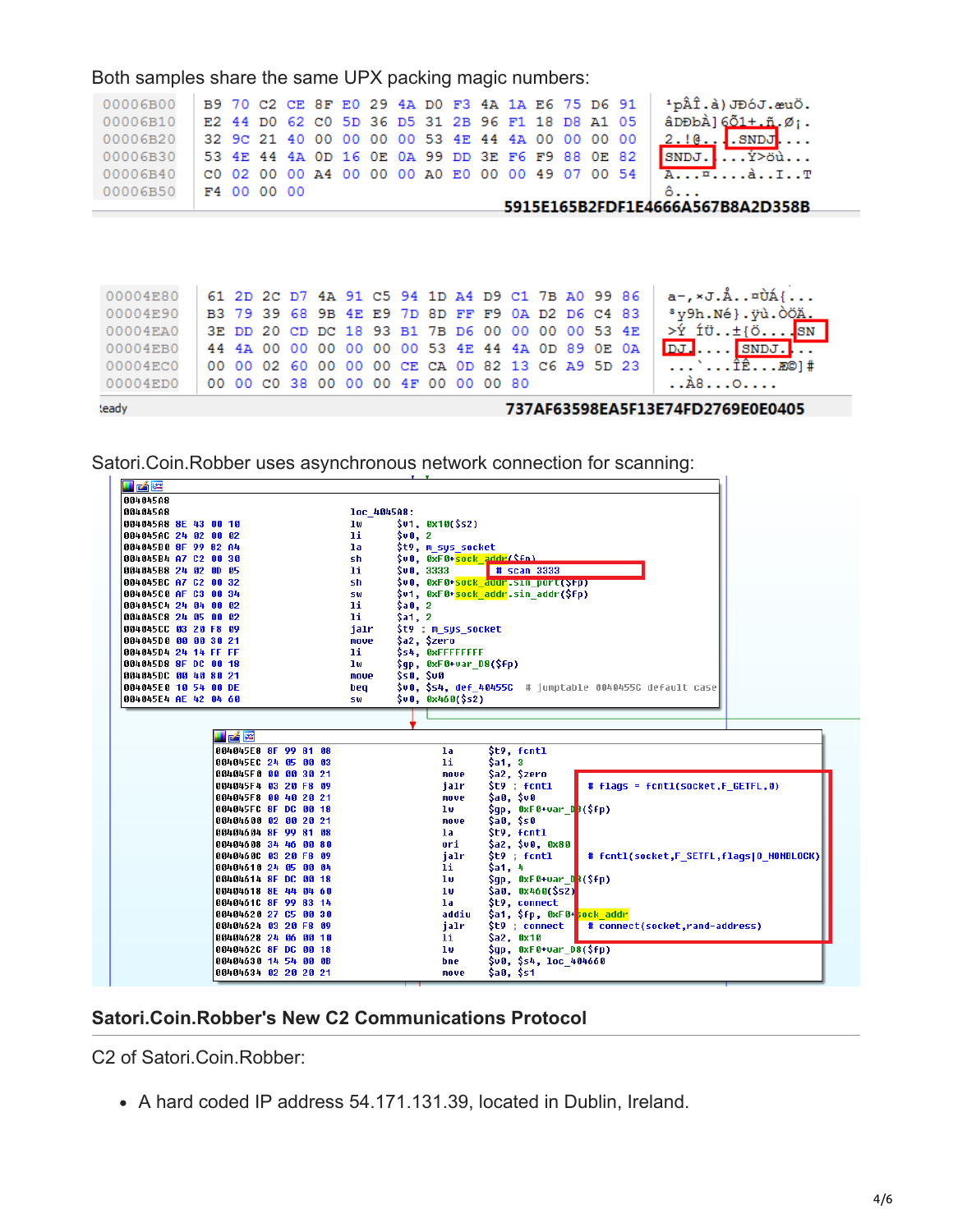• The communication protocol is based on DNS protocol, which can be tested by query like ["dig@54.171.131.39](http://10.10.0.46/mailto:%22dig@54.171.131.39) \$DNS-QNAME any+short", and different \$DNS-QNAME corresponds to different function.

All C2 protocol lists as follows, note the fourth one is not written anywhere in the Satori.Coin.Robber code, we just tied and found it has dns response:

| C <sub>2</sub> | dns-gname                            | source  | dns-response                                                                                          |
|----------------|--------------------------------------|---------|-------------------------------------------------------------------------------------------------------|
|                | 54.171.131.39 w.sunnyjuly.gq  sample |         | 0xB15A5332eB7cD2DD7a4Ec7f96749E769A371572d                                                            |
|                | 54.171.131.39 p.sunnyjuly.gq         | sample  | eth-us2.dwarfpool.com:8008                                                                            |
|                |                                      |         | Satori dev here, dont be alarmed about this bot it<br>does not currently have any malicious packeting |
|                | 54.171.131.39 s.sunnyjuly.gq         | sample  | purposes move along. I can be contacted at<br>curtain@riseup.net.                                     |
|                | 54.171.131.39 f.sunnyjuly.gq         | fuzzing | 213.74.54.240                                                                                         |

The first two responses are the same mining pool and wallet addresses used by the bot after tampering with other Claymore Miner mining equipment. However, at this stage, it seems that these server returned values is yet to be used.

# **Infection Trend**

We evaluate Satori.Coin.Robber's infection scale and trend by comparing the scanning volumes on three ports: [37215](http://scan.netlab.360.com/#/dashboard?tsbeg=1513526400000&tsend=1516118400000&dstport=37215&toplistname=srcas&topn=10), [52869](http://scan.netlab.360.com/#/dashboard?tsbeg=1513526400000&tsend=1516118400000&dstport=52869&toplistname=srcas&topn=10) and [3333](http://scan.netlab.360.com/#/dashboard?tsbeg=1513526400000&tsend=1516118400000&dstport=3333&toplistname=srcas&topn=10).

|                           |                                | dstport: 37215 30days (2017-12-18 00:00 ~ 2018-01-17 00:00 GMT+8)     |                              |                                      |                                                             |                                                                                           | 24h 3d 7d 30d  |
|---------------------------|--------------------------------|-----------------------------------------------------------------------|------------------------------|--------------------------------------|-------------------------------------------------------------|-------------------------------------------------------------------------------------------|----------------|
|                           | <b>III</b> Scan volume per day |                                                                       |                              |                                      |                                                             | Scan volume statistics                                                                    |                |
|                           | Total count<br>Uniq srcip      |                                                                       |                              |                                      | 37.3k<br>$\Omega$<br>2.85k<br>$\theta$<br><b>The Common</b> | 374k<br>Total count<br>Uniq srcip<br>15.8k<br>Unig srcip/24<br>6.63k<br>Uniq srcas<br>302 |                |
|                           | Uniq srcip/24                  | 2001 2012 2012 2012 2012 2012 2014 2015 2016 2017 2018 2019 2014      |                              |                                      | 2.76k<br>$\Omega$                                           | 129<br>Unig srcdomain                                                                     |                |
|                           | Uniq srcas                     |                                                                       | ---------                    |                                      | 148<br>$\theta$                                             |                                                                                           |                |
|                           | Uniq srcdomain                 | $2017 - 12 - 24$                                                      | $2017 - 12 - 31$             | $2018 - 01 - 07$<br>$2018 - 01 - 14$ | 21<br>$\theta$                                              |                                                                                           |                |
| <b>田 Top srcip</b>        |                                | <b>田 Top srcdomain</b><br><b>⊞</b> Top srcip/24<br><b>田 Top srcas</b> | <b>田 Top similar dstport</b> |                                      |                                                             |                                                                                           |                |
|                           | Top 10 srcas out of 302 more » |                                                                       |                              |                                      |                                                             |                                                                                           | relative scale |
|                           | $srcas =$                      | Description $\doteqdot$                                               | Active srcip $\doteqdot$     | Total count -                        | Scan volume by count $\doteqdot$                            |                                                                                           |                |
| $\overline{1}$            | AS4766                         | Korea Telecom                                                         | 4.79k                        | <b>196k</b>                          |                                                             |                                                                                           |                |
| $\overline{2}$            | AS4808                         | China Unicom Beijing Province Network                                 | $\mathbf{8}$                 | 52.9k<br>----<br>-----------         |                                                             | <b>The Common Service</b>                                                                 |                |
| $\ensuremath{\mathsf{3}}$ | AS28011                        | CORPORACION NACIONAL DE TELECOMUNIC                                   | 7.79k                        | 45.6                                 |                                                             |                                                                                           |                |
| $\sqrt{4}$                | AS9318                         | SK Broadband Co Ltd                                                   | 164                          | 10.3k                                |                                                             |                                                                                           |                |
| $\,$ 5 $\,$               | AS14420                        | CORPORACION NACIONAL DE TELECOMUNIC.                                  | 1.16k                        | 6.94k                                |                                                             |                                                                                           |                |
| $\sqrt{6}$                | AS37705                        | <b>TOPNET</b>                                                         | 551                          | 5.45k                                |                                                             |                                                                                           |                |
| $\overline{7}$            | AS12876                        | Online S.a.s.                                                         | 17                           | 4.63k                                |                                                             | . .                                                                                       |                |
| $\sqrt{8}$                | AS4134                         | No.31, Jin-rong Street                                                | 38                           | 4.20k                                |                                                             |                                                                                           |                |
| $\mathsf{9}$              | AS2609                         | Tunisia BackBone AS                                                   | 350                          | 3.70k                                |                                                             |                                                                                           |                |